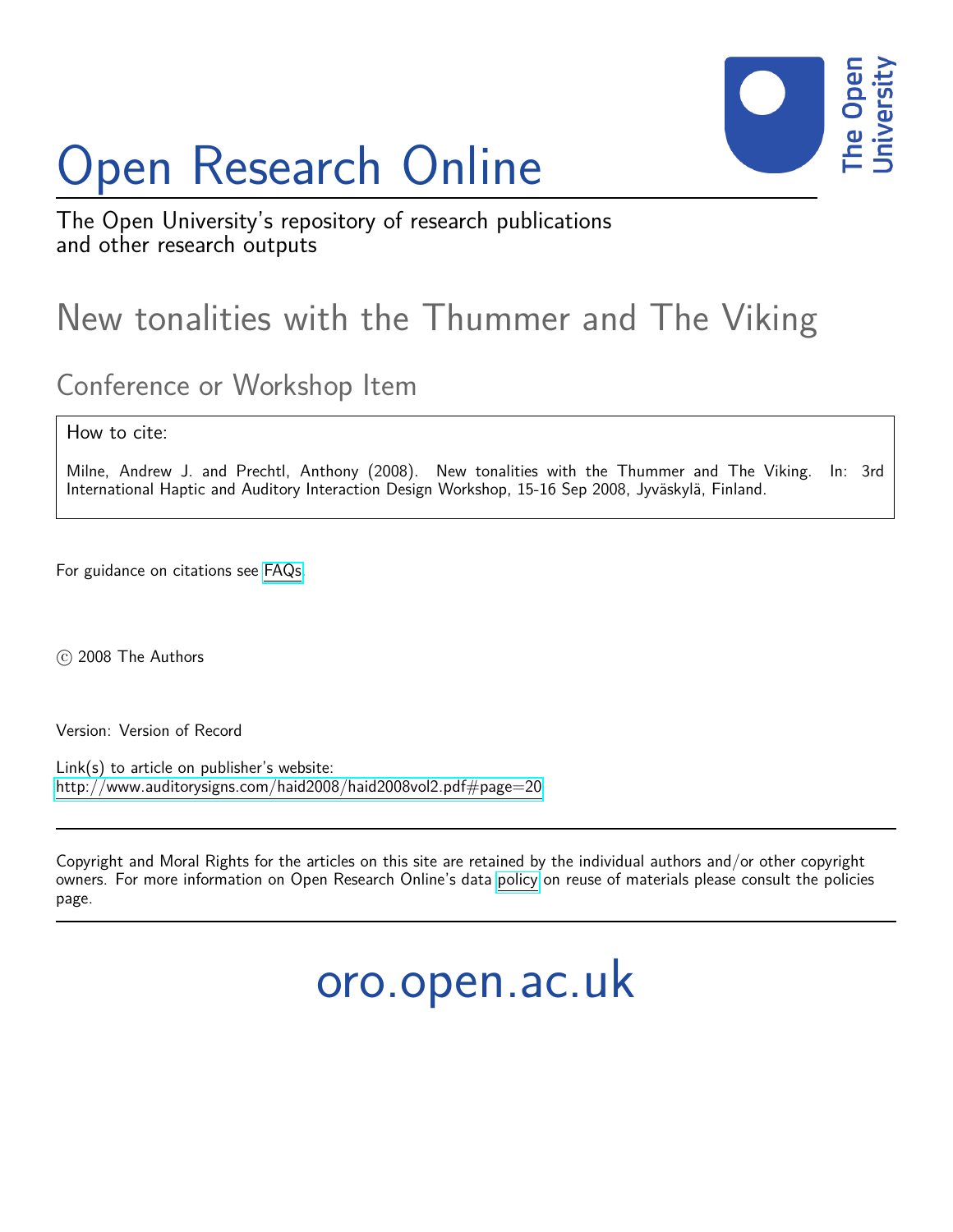### **New Tonalities with the** *Thummer* **and** *The Viking*

**Andrew Milne** University of Jyväskylä Department of Music, P.O. Box 35 40014 Jyvaskyla, Finland anjomiln@cc.jyu.fi

#### **ABSTRACT**

In this paper we explain the theoretical background of Dynamic Tonality using the *Thummer*, a new musical interface, and *The Viking*, a software synthesizer written especially for it. *Dynamic Tonality* is a musical audio routine that allows for novel tunings and enables the user to relate – to an arbitrary degree – these tunings with the partials of their notes. *The Viking* features Dynamic Tonality and works with any MIDI instrument, but when paired with the *Thummer* (or another two-dimensional interface) it creates a system of fingering invariance across chords and tunings. Thus, the *Thummer* and *The Viking* render non-standard tunings more physically, pedagogically, and aesthetically accessible.

#### **Author Keywords**

*Thummer*, *The Viking*, Dynamic Tonality, fingering invariance, microtonality.

#### **ACM Classification Keywords**

H5.2. Information interfaces and presentation (e.g., HCI): User interfaces.

H5.5. Information interfaces and presentation (e.g., HCI): Sound and music computing.

#### **INTRODUCTION**

The *Thummer* is a new MIDI instrument currently being developed by Thumtronics, Inc. in Austin, Texas [10]. Its name reflects a set of thumb-specific buttons and joysticks designed to manipulate a variety of user-assignable parameters. Note selection is performed via two button lattices (see Figure 1), where the user finds – when in standard tuning – the flats on the left, the sharps on the right, and the diatonic notes in the middle. This layout can be regarded as two-dimensional in that its buttons are arrayed on both horizontal and vertical axes.

#### **Anthony Prechtl**

University of Jyväskylä Department of Music, P.O. Box 35 40014 Jyvaskyla, Finland aprechtl@gmail.com



**Figure 1. The** *Thummer***'s button lattice.**

In order to fully reap the benefits of a two-dimensional layout, we introduce *The Viking*, a software synthesizer designed to interpret both one- *and* two-dimensional MIDI interfaces. This paper will focus on that part of *The Viking*, namely Dynamic Tonality, which utilizes twodimensionality to allow for – and provoke the exploration of – new tonalities.

#### **DYNAMIC TONALITY**

Dynamic Tonality uses a small number of parameters that enable the user to:

- Choose between a number of different tuning continua, each of which allow both conventional and novel scales.
- Freely move between a number of equal temperaments, non-equal temperaments, circulating temperaments, and closely-related just intonations.
- Use the same fingering pattern for all tonal intervals across all possible keys and tunings (when they are played on any musical controller that has a twodimensional lattice of buttons or keys) [3].
- Freely move the timbre from being perfectly harmonic to perfectly optimized to the tuning.

#### **Tuning Continua**

A *tuning continuum* is a range of tunings over which all possible melodies built from harmonic consonances, and the voice-leading intervals between them, have the same contour [4]. Musically useful continua can be generated using only two intervals of variable size (such as a perfect fifth and an octave, which generate the familiar pentatonic, diatonic, and chromatic scales) [11,1].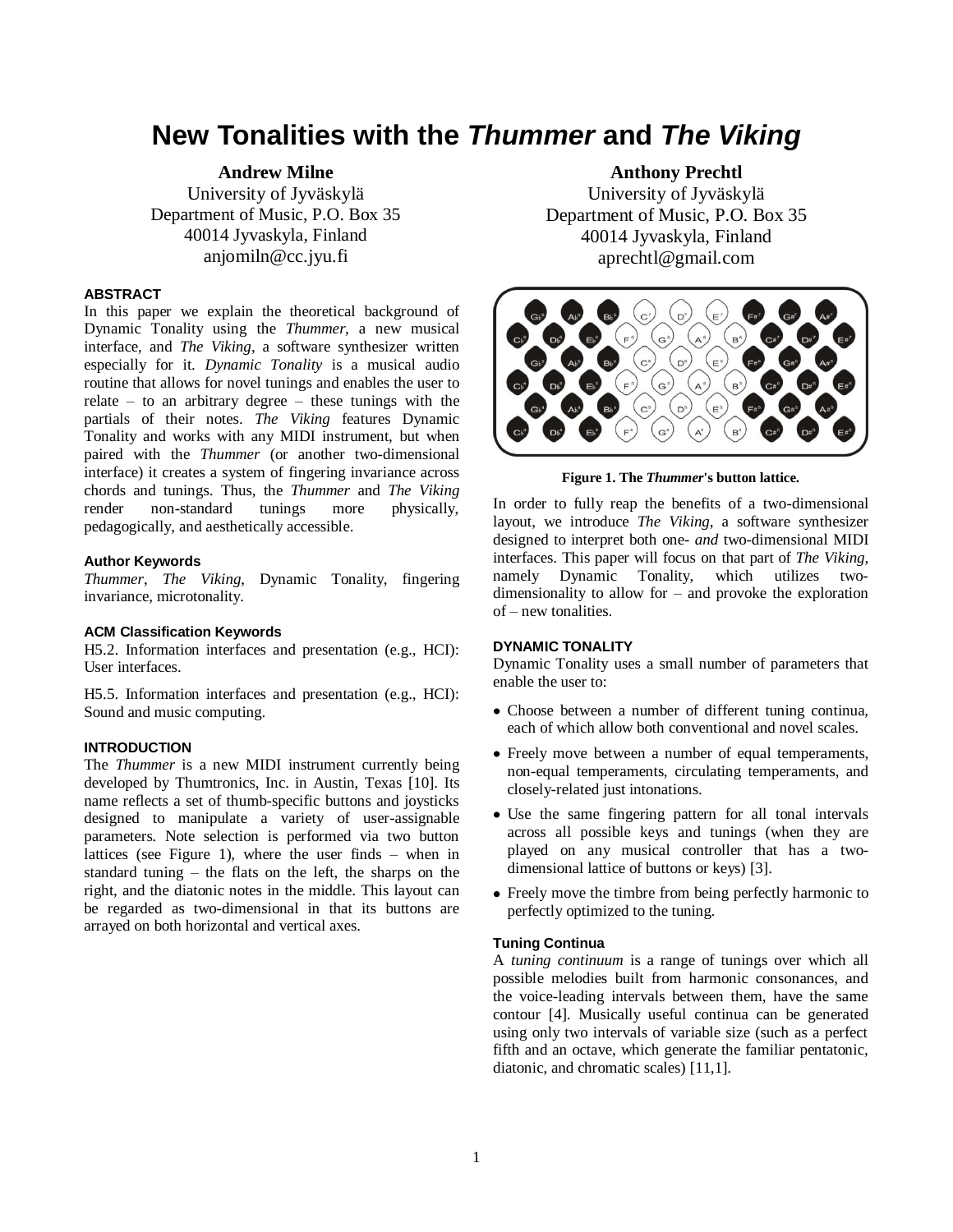Continua generated from quite different intervals result in radically different scale structures [2]; *The Viking* implements two non-standard continua: "Magic", which is generated by a variable major third and octave, and "Hanson", which is generated by a variable minor third and octave. Both of these continua produce scales that are relatively unfamiliar, but which still feature numerous welltuned major and minor triads.

#### **Dynamic Tuning**

In a musical scale generated by a perfect fifth and an octave, varying the size of the fifth produces a wide range of useful tunings. For example, string and aerophone players often prefer Pythagorean tuning for expressive melodies, and ¼-comma meantone for sustained chords [8]. There are also numerous "non-standard" tunings used in non-Western music such as the 5-TET of Indonesian Slendro [9] and the 7-TET of traditional Thai music [5].

When playing *The Viking* with a *Thummer*, the size of the perfect fifth can be controlled simply by moving one of the thumb controllers. This enables *Thummer* players to easily mimic the intonation devices used by string and aerophone players, and to easily move between different tunings throughout a performance.

#### **Fingering Invariance**

Perhaps one of the most important aspects of Dynamic Tonality is that it allows for fingering invariance. On any musical controller with keys or buttons, intervals are played by a specific set of buttons that outline a geometric shape. However, on one-dimensional interfaces like the piano keyboard, a given interval often requires different shapes. For example, D–F# and F–A are each major thirds, but form different shapes on a piano keyboard. Contrarily, on a *Thummer*, all major thirds are exactly the same shape; in fact, all intervals on the *Thummer* require only one fingering. Similarly, piano keyboards require multiple fingerings across a tuning continuum, while *Thummers* only require one fingering. This property of invariance across tunings and keys is called *fingering invariance* [3].

With fingering invariance, musicians need only learn the fingering of a given interval or chord once, and thereafter apply that shape to all occurrences of that interval or chord, independent of its location within a key, across keys, or across tunings. This reduces rote memorization considerably and engages the student's visual and tactile senses in discerning the consistency of musical patterns. Though it has not yet been empirically tested, we expect that fingering invariance will be of benefit for both beginners and experts; hopefully of sufficient advantage to mitigate the initial effort required to learn a new interface.

#### **Dynamic Timbre**

As described above, scales and tunings can vary significantly throughout a tuning continuum, and even more significantly between different tuning continua. With fingering invariance, these scales and tunings can even be

easy to play and learn. However, we have not yet addressed the aesthetic significance of Dynamic Tonality. There are many reasons why 12-TET is the standard, so why bother with non-standard tunings?

There is strong evidence that an instrument's timbre determines the tunings it plays in best, and that by taking the reverse approach each tuning also has *related* timbres that sound most consonant [7]. Most non-standard tunings have no access to a related timbre, due to the limitations of acoustic instruments. Dynamic Tonality addresses this issue by adjusting the timbre to match the current tuning specified by user. More precisely, it allows the user to specify to what degree the *partials* (also known as *overtones* or *harmonics*) should match the tuning. To date, this feature has been almost entirely unexplored in music and research, but we have found – and will demonstrate – that using a related timbre greatly mitigates the dissonance of non-standard tunings.

#### **SYNTHESIS WITH** *THE VIKING*

With regard to the many synthesis methods available today, Dynamic Tonality really only has one requirement: the frequency of each partial must be adjustable in real-time. *The Viking* uses additive synthesis, which generates each partial with its own sinusoidal oscillator. Frequencies are determined automatically by Dynamic Tonality parameters, while amplitudes are determined automatically by a traditional waveform selector and further modified by familiar subtractive synthesis filters and envelopes. *The Viking*, therefore, enables sounds similar to those produced by the "classic" subtractive synthesizers (e.g., Moog, ARP) to be adjusted spectrally.

*The Viking* was written in Outsim's *Synthmaker* [6]. It works with any MIDI interface, and is available for Windows as a VSTi at [www.dynamictonality.com.](http://www.dynamictonality.com/) A version for Mac OS X may be forthcoming in the near future.

#### **CONCLUSION**

In order to reap the many benefits of two-dimensional musical interfaces, there is a need for a computational routine that can understand both dimensions in a meaningful manner. Dynamic Tonality does this by interpreting two-dimensionality as a logical tuning mechanism that is both flexible and easy to learn. Moreover, in order to make alternate tunings more aesthetically accessible, it also enables the relation of timbre and tuning with a simple and intuitive interface. We hope that each of these offerings will eventually motivate a new exploration of tonality.

As mentioned previously, *The Viking* is an additive synthesizer; however, there are other synthesis methods capable of employing Dynamic Tonality. The forthcoming *TransFormSynth* uses analysis-resynthesis to allow both pre-recorded and live sound to be manipulated per the parameters described above. Information on all Dynamic